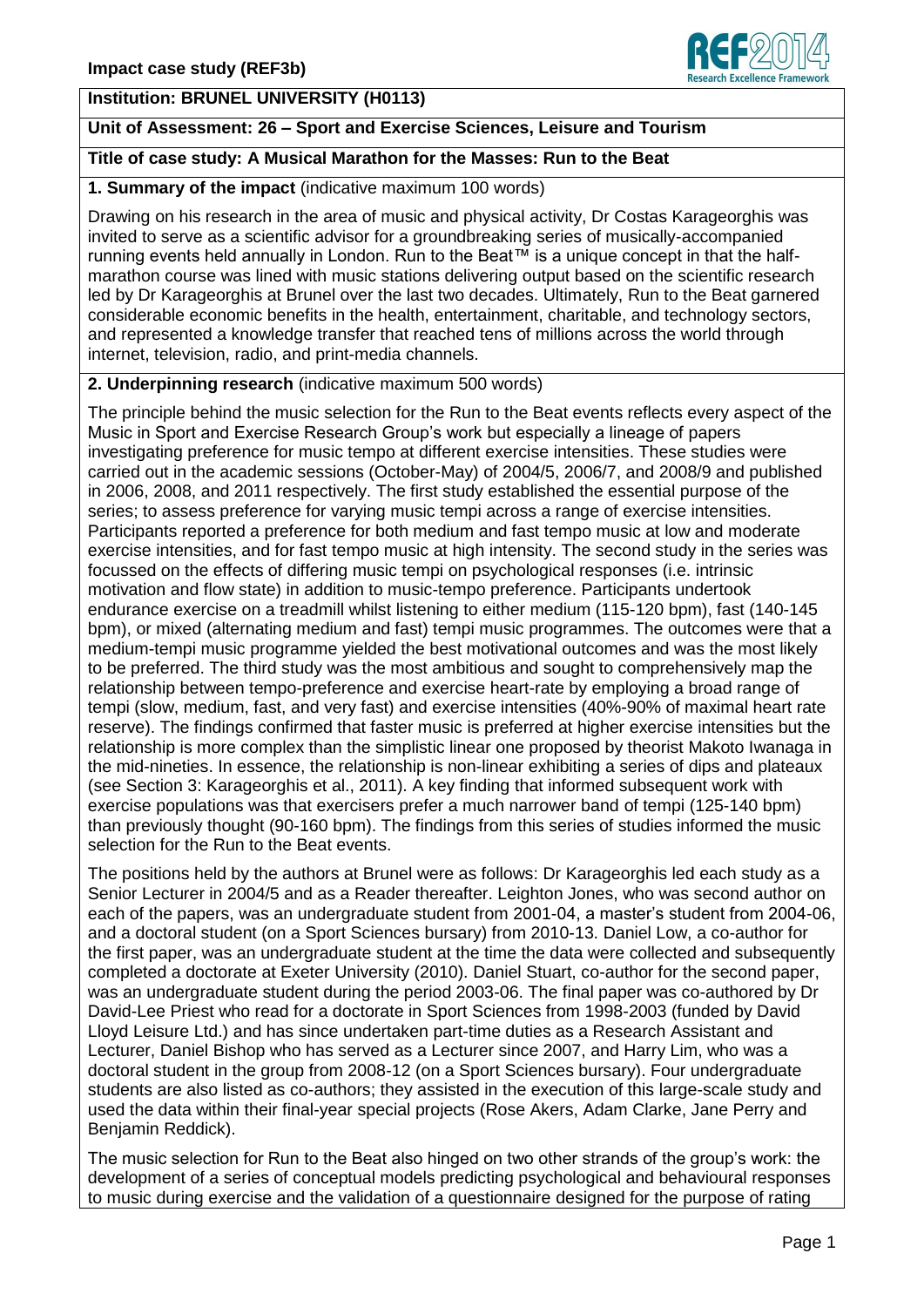

the motivational qualities of music in physical activity contexts: The Brunel Music Rating Inventory.

**3. References to the research** (indicative maximum of six references)

Each of the following outputs is available to the Panel through online databases (SPORTDiscus, MEDLINE, PsycInfo) and the HEI. URLs and DOIs are also included.

1. Karageorghis, C. I., Jones, L., & Low, D. C. (2006). Relationship between exercise heart rate and music tempo preference. Research Quarterly for Exercise and Sport, 26, 240-250. [Impact Factor: 1.108; 24 Scopus citations; 53 Google Scholar citations]. URL: <http://www.ingentaconnect.com/content/aahperd/rqes/2006/00000077/00000002/art00009>

2. Karageorghis, C. I., Jones, L., Priest, D. L., Akers, R. I., Clarke, A., Perry, J. M., Reddick, B. T., Bishop, D. T., & Lim, H. B. T. (2011). Revisiting the relationship between exercise heart rate and music tempo preference. Research Quarterly for Exercise and Sport, 82, 274-284. [Impact Factor: 1.108; 3 Scopus citations; 1 Google Scholar citation]. URL: <http://www.ingentaconnect.com/content/aahperd/rqes/2011/00000082/00000002/art00014>

3. Karageorghis, C. I., Jones, L., & Stuart, D. (2008). Psychological effects of music tempi during exercise. International Journal of Sports Medicine, 29, 613-619. [Impact Factor: 2.268; 19 Scopus citations; 40 Google Scholar citations]. URL: <http://dx.doi.org/10.1055/s-2007-989266>

4. Karageorghis, C. I., Mouzourides, D. A., Priest, D. L., Sasso, T., Morrish, D., & Walley, C. (2009). Psychophysical and ergogenic effects of synchronous music during treadmill walking. Journal of Sport & Exercise Psychology, 31, 18-36. [Impact Factor: 2.452; 33 Scopus citations; 70 Google Scholar citations]. URL: [http://journals.humankinetics.com/jsep-back](http://journals.humankinetics.com/jsep-back-issues/JSEPVolume31Issue1February/PsychophysicalandErgogenicEffectsofSynchronousMusicDuringTreadmillWalking)[issues/JSEPVolume31Issue1February/PsychophysicalandErgogenicEffectsofSynchronousMusicD](http://journals.humankinetics.com/jsep-back-issues/JSEPVolume31Issue1February/PsychophysicalandErgogenicEffectsofSynchronousMusicDuringTreadmillWalking) [uringTreadmillWalking](http://journals.humankinetics.com/jsep-back-issues/JSEPVolume31Issue1February/PsychophysicalandErgogenicEffectsofSynchronousMusicDuringTreadmillWalking) [Top-ranked item on Brunel University Research Archive 2011-present: http://bura.brunel.ac.uk/statistics/buraStats/ItemViewed.htmll

5. Karageorghis, C. I., Priest, D. L., Terry, P. C., Chatzisarantis, N. L. D., & Lane, A. M. (2006). Redesign and initial validation of an instrument to assess the motivational qualities of music in exercise: The Brunel Music Rating Inventory-2. Journal of Sports Sciences, 24, 899-909. [Impact Factor: 2.082; 31 Scopus citations; 59 Google Scholar citations]. DOI: <http://dx.doi.org/10.1080/02640410500298107>

6. Karageorghis, C. I., Terry, P. C., & Lane, A. M. (1999). Development and initial validation of an instrument to assess the motivational qualities of music in sport and exercise: the Brunel Music Rating Inventory. Journal of Sports Sciences, 17, 713-724. [Impact Factor: 2.082; 50 Scopus citations; 96 Google Scholar citations]. DOI: <http://dx.doi.org/10.1080/026404199365579>

# **Grant Support**

Output 1 was supported by a WestFocus Consortium buyout for Costas Karageorghis; Project title: The Music in Rehab Project; Dates: Sept 2004-Jul 2005; Value: £5,000.

Output 2 was supported by a WestFocus Executive Grant awarded to Costas Karageorghis; Project title: Music in Rehab Project: Phase II; Dates: Sept 2008-Aug 2009; Value: £11,000.

Output 3 was supported by a WestFocus Consortium Grant for Costas Karageorghis; Project title: Music in Rehab Project; Dates: Sept 2006-Aug 2008; Value: £20,000.

Output 4 was supported by a WestFocus Executive Grant awarded to Costas Karageorghis; Project title: Music in Rehab Project: Phase II; Dates: Sept 2008-Aug 2009; Value: £11,000.

Output 5 was supported by a research grant from David Lloyd Leisure Ltd awarded to Costas Karageorghis; Project title: Development of a Nationwide Music Policy for David Lloyd Leisure Ltd.; Dates: Sept 2000-Aug 2003; Value: £13,000.

Output 6 was supported by a research grant from the Brunel Non-Formulaic Fund (NFF) awarded to Peter Terry (co-applicant: Costas Karageorghis); Project title: The Motivation and Emotion Project; Dates: Sept 1996-Aug 1999; Value: £140,000.

Note: Outputs 2 and 4 were also supported by consultancy and CD royalty fees derived from the Run to the Beat project which were fed back into the research programme (Value: £32,200).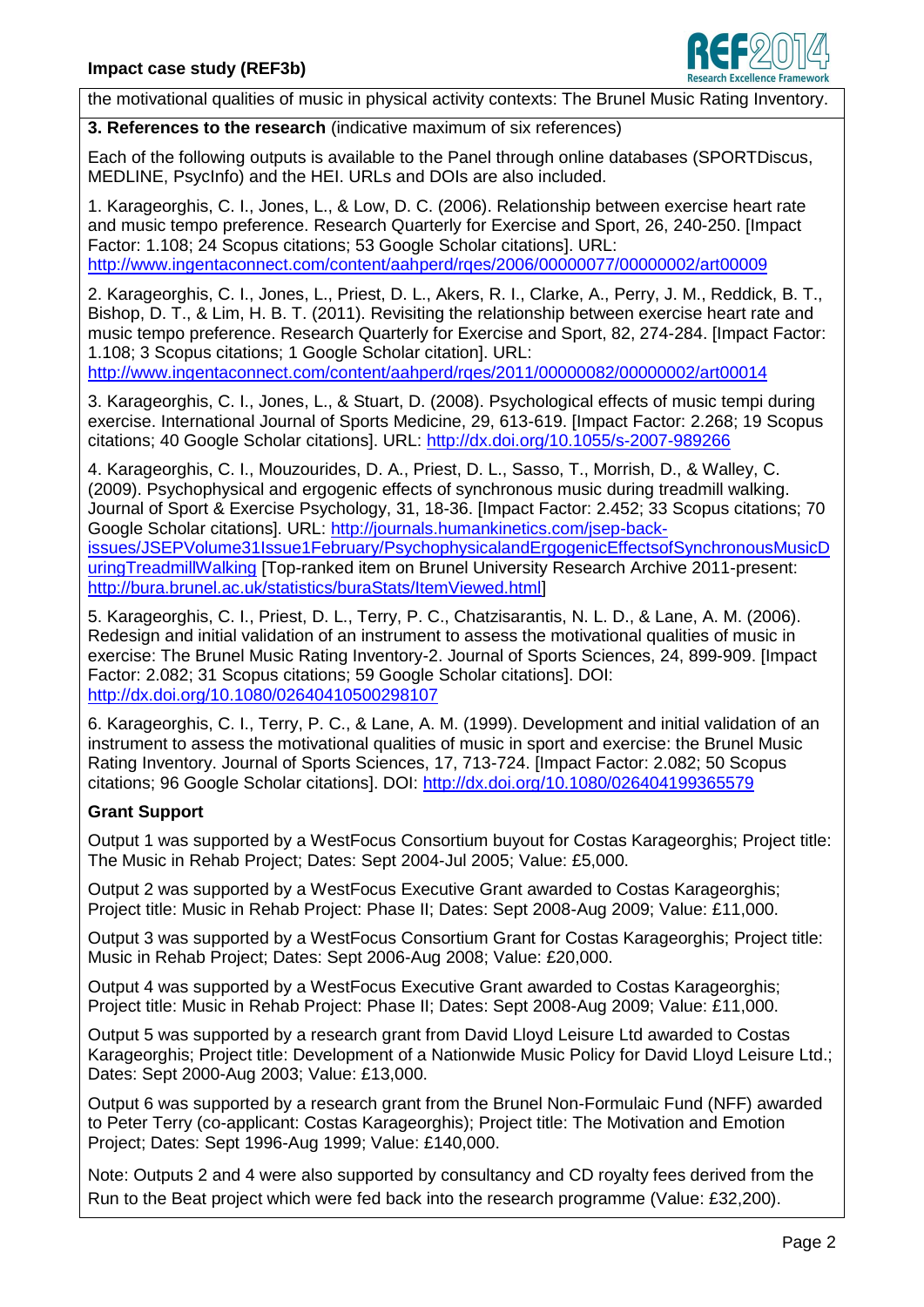

# **4. Details of the impact** (indicative maximum 750 words)

The focal point of this case study is Run to the Beat, a groundbreaking series of mass-participation events that fuse half-marathon running with scientifically-selected music performed by live acts and DJs along the route. As the leader of the Music in Sport and Exercise Research Group, Dr Karageorghis was approached by the International Management Group (IMG) to provide scientific consultancy and to serve as a figurehead for the event; opportunities that gave him a platform to communicate the findings of his group's research to a wider public.

On Sunday 5 October 2008, the inaugural event featured 8,000 runners who pounded the streets of Greenwich to the sounds of 30 live bands. A successful renewal on Sunday 27 September 2009 demonstrated the maturity of the concept; indeed, a 50% growth in participant numbers was realised (12,000+). In 2010, the London event had 15,000 participants, and in 2011, 17,000. The Run to the Beat concept was rolled out across mainland Europe, with the 2010 launch in Basel (Switzerland) being the first (2,500+) and replicated in 2011 and 2012 with similar numbers. The event series exerts considerable charitable and economic impact which has been alloyed by global music sales (e.g. Run to the Beat CD and download albums in association with Ministry of Sound and City Showcase) and the launch of cutting-edge music players and mobile phones.

Dr Karageorghis served as a spokesperson and scientific consultant for the launch of the Sony Wseries of wearable MP3 players as well as two Sony Ericsson mobile phones (W760i and W995 Walkman Phones). His involvement continued until after the third renewal on 26 September 2010, by which time the event was firmly established on the running calendar and represented a prominent brand that was adopted by Nike Inc. for the period 2011-14. Sustained impact has occurred under the stewardship of Nike Inc. with 18,500 participants competing at the 2012 event.

The research underpinned the impact by giving the event a strong scientific premise which was fore-grounded in public relations initiatives. Indeed, the science underpinning the event was eponymous in that the title referenced the human predisposition to entrain to a musical rhythm. The work of the research group linking exercise heart-rate with music tempo was the main focus of the media activity associated with the event. Coverage presented the research in a favourable light describing it as "novel" and "cutting edge" and using the concept of Run to the Beat to address the wider question of how music can play a motivational and assistive role in physical activity. The way in which runners' exercise heart-rates were used to "contour" the tempo of the musical selections was a principle incorporated prominently in all marketing materials and album releases.

Media-related activities engaged in by Dr Karageorghis included press conferences, workshops for journalists, a pop-science section on the event website explaining the principles underlying the music selection and several product launches. The breadth and reach of Run to the Beat's social impact was aided by worldwide media exposure culminating in dedicated broadcasts on Channel 4, slots in primetime documentaries, magazine shows throughout Europe and South America (e.g. UK, France, Sweden, Brazil), and numerous spreads in broadsheet newspapers (e.g. *The Times* and *The New York Times*). The primary beneficiaries were event participants who were given a window on the research, offered support to incorporate the findings into their event preparation, and were able to experience it in action on the day. Carefully-selected music has been shown to reduce perceptions of exertion by 8-12% while enhancing affect by 10-15%. Similarly, it may improve movement efficiency by up to 7% and extend voluntary endurance by as much as 15%. For these reasons, the music programmes provided were integral to the popularity of the events.

Through the considerable media activity associated with Run to the Beat, a wider pool of several million readers, listeners and viewers were offered insights to support their own use of music in exercise. Economic benefit from Run to the Beat was felt by the media, equipment manufacturers (e.g. Sony and Sony Ericsson), sports promoters (IMG), the running community who were provided with an additional and novel event in London, and charitable institutions who gained a fulcrum for their fundraising endeavours. London-based artists also benefitted from the event as they were given a platform (online and on stage) to perform their work and develop their public profiles. For example, the relatively unknown south London rapper, Tinie Tempah, was booked for the 2010 event and his single *Written In The Stars* went to #1 in the Vodafone Big Top 40 chart on the evening of the event following his performance on the main stage (26 September 2010; [http://www.bigtop40.com/chart/archive/2010/39/\)](http://www.bigtop40.com/chart/archive/2010/39/).